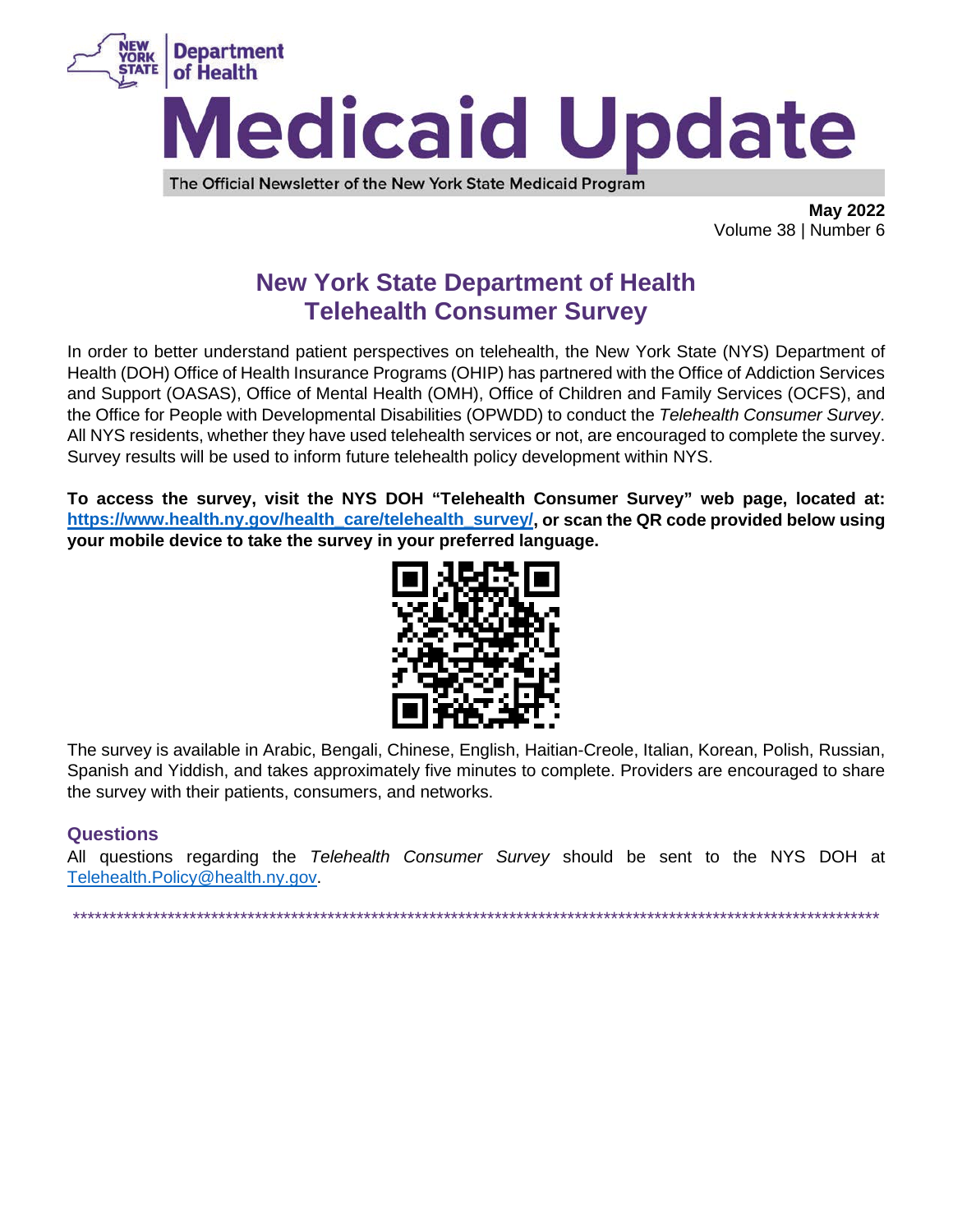**Kathy Hochul** *Governor* State of New York

**Mary T. Bassett, M.D., M.P.H.** *Commissioner* New York State Department of Health

**Amir Bassiri** *Acting Medicaid Director* Office of Health Insurance Programs

*The Medicaid Update is a monthly publication of the New York State Department of Health.*

# **In This Issue…**

| <b>All Providers</b><br>Payment Error Rate Measurement Upcoming Request for Medicaid Provider Documentation 3             |  |
|---------------------------------------------------------------------------------------------------------------------------|--|
| <b>Policy and Billing</b><br>Sickle Cell Disease Now a Single Qualifying Condition for the Medicaid Health Home Program 4 |  |
| <b>Pharmacy</b><br>Attention Pharmacy Providers: Full Participation in Medicare Required for Medicaid Enrollment5         |  |
|                                                                                                                           |  |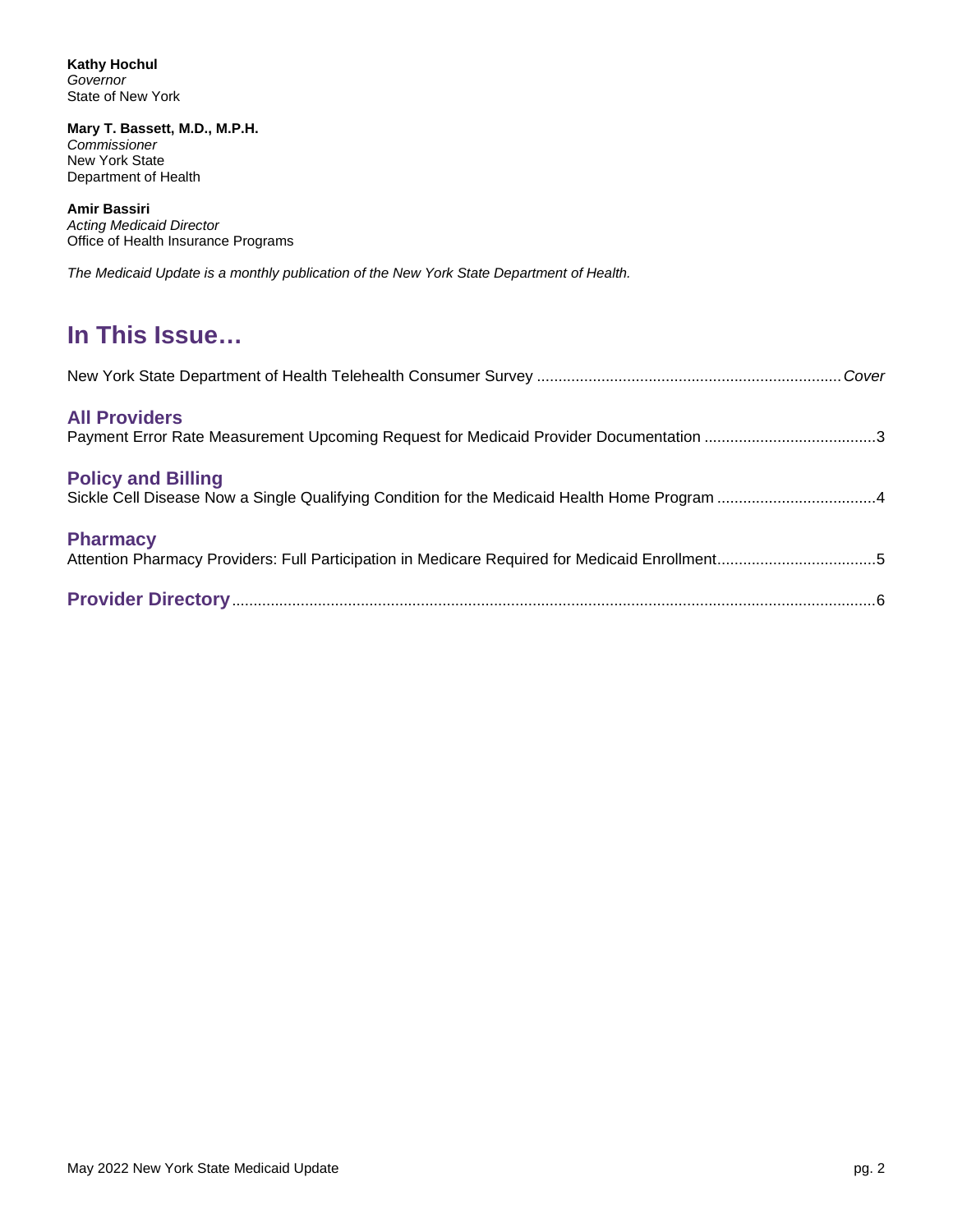## **Payment Error Rate Measurement Upcoming Request for Medicaid Provider Documentation**

The Centers for Medicare and Medicaid Services (CMS) will be measuring improper payments in the Medicaid and State Child Health Insurance programs under the Payment Error Rate Measurement (PERM) program. New York State (NYS) will be participating for the sixth time. The last time NYS participated was in federal fiscal year 2021. CMS, along with their contractor, NCI. Inc., and the NYS Office of the Medicaid Inspector General (OMIG), have the authority to collect information under sections 1902(a)(27) and 2107(b)(1) of the Social Security Act. The Health Insurance Portability and Accountability Act of 1996 (HIPAA) statutes and regulations require the provision of such information upon request, and the information can be provided without patient consent.

NCI Inc., in partnership with OMIG, will be requesting documentation for randomly selected claims to perform a medical review. If a provider's submitted claim is selected for review, NCI Inc. and OMIG will request written documentation to substantiate claims paid. Providers are asked to submit copies of the specific medical documents for the patient, as requested in the letter the provider will receive from the CMS contractor, directly to the CMS contractor and send a second copy to OMIG. Providers are urged to submit records to OMIG via email at [PERMNY@omig.ny.gov](mailto:PERMNY@omig.ny.gov) or fax at (518) 402-1845, as it allows PERM staff to obtain records as soon as they are sent and enables them to effectively and efficiently identify any issues that may arise, as needed. Providers are asked to ensure that the records are sent in a secure way. Records may also be mailed to the following address:

## *Office of the Medicaid Inspector General*

*800 North Pearl Street First Floor Albany, NY 12204 Attention: PERM*

**Requests for documentation are anticipated to begin in November 2022.** The sampled claims will have been paid between July 1, 2022 and June 30, 2023. Compliance with medical record requests and providing full medical records for the randomly selected claims is required. Failure to provide requested records will result in a determination by CMS of erroneous payment, and OMIG will pursue recoveries, as appropriate.

Once the review is completed OMIG will pursue recovery of any payments determined to be made in error. It is in the best interest of providers to comply with requests for documentation and provide full and complete responsive records. In the last PERM cycle audit, the NYS error rate for medical reviews was measured at 1.63 percent, compared to a national error rate average of 13.9 percent. Three quarters of the claims identified by CMS as paid erroneously were later unsubstantiated by OMIG utilizing records submitted by providers in response to documentation requests.

## **Questions**

Questions should be directed to the PERM Project Staff by telephone at (518) 474-3499 or by email at [PERMNY@omig.ny.gov.](mailto:PERMNY@omig.ny.gov)

\*\*\*\*\*\*\*\*\*\*\*\*\*\*\*\*\*\*\*\*\*\*\*\*\*\*\*\*\*\*\*\*\*\*\*\*\*\*\*\*\*\*\*\*\*\*\*\*\*\*\*\*\*\*\*\*\*\*\*\*\*\*\*\*\*\*\*\*\*\*\*\*\*\*\*\*\*\*\*\*\*\*\*\*\*\*\*\*\*\*\*\*\*\*\*\*\*\*\*\*\*\*\*\*\*\*\*\*\*\*\*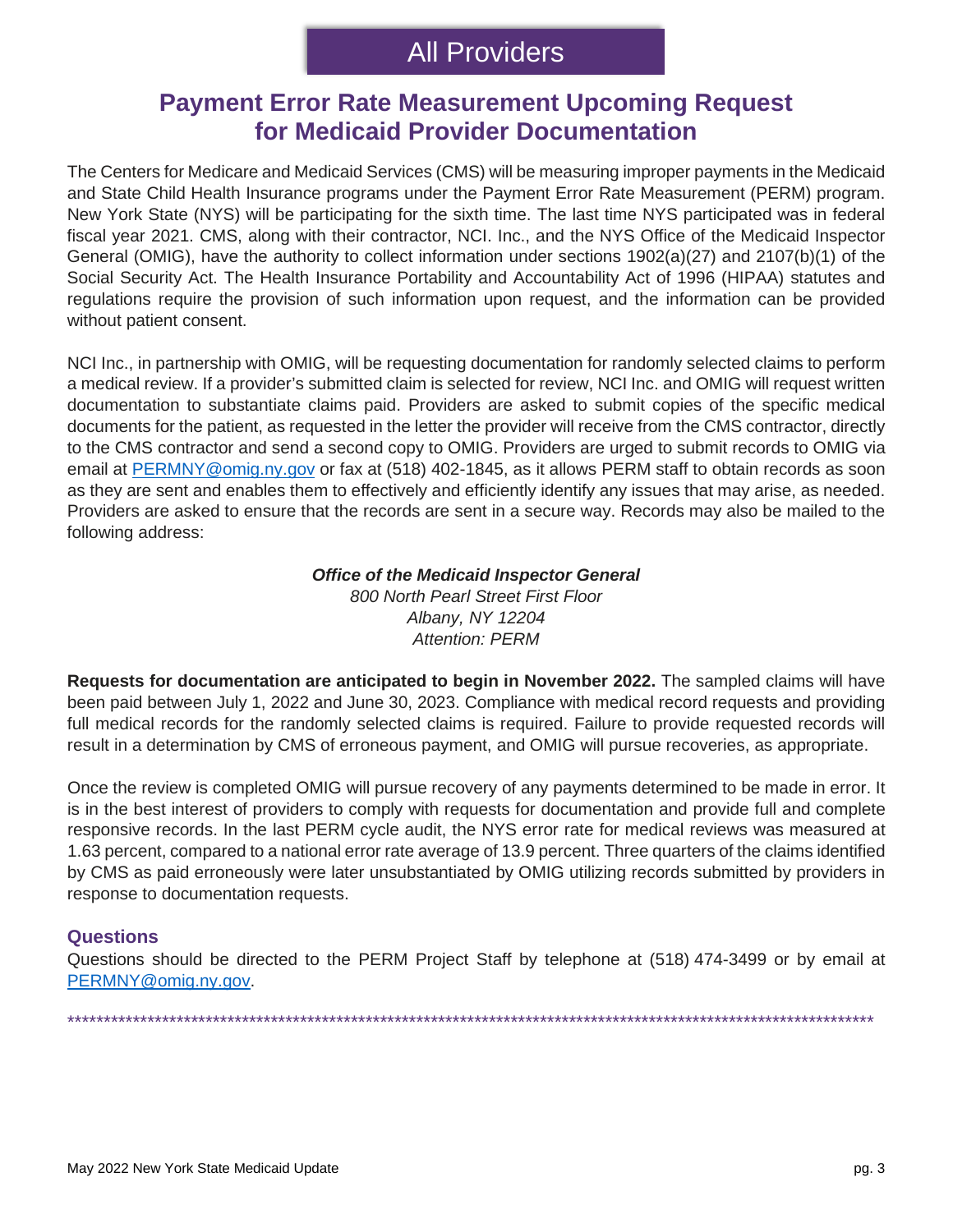## **Sickle Cell Disease Now a Single Qualifying Condition for the Medicaid Health Home Program**

The New York State (NYS) Department of Health (DOH) is expanding eligibility requirements for enrollment in the NYS Medicaid Health Home program. This expansion, **approved on March 24, 2022** by the Centers for Medicare and Medicaid Services (CMS) in State Plan Amendment (SPA) #21-0026, includes **sickle cell disease (SCD)** as a single qualifying condition for Health Homes Serving Adults (HHSA) and Health Homes Serving Children (HHSC). **Please note:** *Medicaid State Plan Amendment (#21–0026)* can be accessed via the NYS DOH "Medicaid Health Homes - State Plan Amendments" web page, located at: [https://www.health.ny.gov/health\\_care/medicaid/program/medicaid\\_health\\_homes/med\\_spa.htm.](https://www.health.ny.gov/health_care/medicaid/program/medicaid_health_homes/med_spa.htm)

Individuals enrolled in the NYS Medicaid Health Home program must also meet appropriateness criteria, which includes significant behavioral, medical, or social risk factors requiring intensive care management services, and have:

- two or more chronic conditions, *or*
	- one single qualifying condition, such as:
		- o human immunodeficiency virus (HIV)/acquired immunodeficiency syndrome (AIDS), *or*
		- o serious mental illness (SMI) (adults), *or*
		- o serious emotional disturbances (SED), *or*
		- o complex trauma (children), *or*
		- o new: SCD.

The inclusion of SCD as a single qualifying condition recognizes the unique challenges in access to services faced by individuals with SCD, their families and/or supports. One key focus is to ensure effective transition of young adults with SCD from pediatric to adult care. These individuals often face difficulty accessing services, including finding adult specialists who accept patients with SCD, who understand SCD, and who acknowledge the patient's readiness for self-management. Additional challenges include:

- managing the comorbidities associated with SCD,
- understanding pain and pain control/management issues,
- recognizing self-care and self-efficacy,
- acknowledging and addressing social determinants of health,
- connecting to community support services (such as peer supports) and appropriate educational information.

## **Questions and Additional Information:**

- Questions should be directed to the Health Home program at [healthhomes@health.ny.gov.](mailto:healthhomes@health.ny.gov)
- For information regarding the implementation of the NYS Medicaid Health Home program, providers can refer to the April 2012 Special Edition *Medicaid Update* titled *Introducing Health Homes Improving Care for Medicaid Recipients with Chronic Conditions*, available at: [https://www.health.ny.gov/health\\_care/medicaid/program/update/2012/april12muspec.pdf.](https://www.health.ny.gov/health_care/medicaid/program/update/2012/april12muspec.pdf)

\*\*\*\*\*\*\*\*\*\*\*\*\*\*\*\*\*\*\*\*\*\*\*\*\*\*\*\*\*\*\*\*\*\*\*\*\*\*\*\*\*\*\*\*\*\*\*\*\*\*\*\*\*\*\*\*\*\*\*\*\*\*\*\*\*\*\*\*\*\*\*\*\*\*\*\*\*\*\*\*\*\*\*\*\*\*\*\*\*\*\*\*\*\*\*\*\*\*\*\*\*\*\*\*\*\*\*\*\*\*\*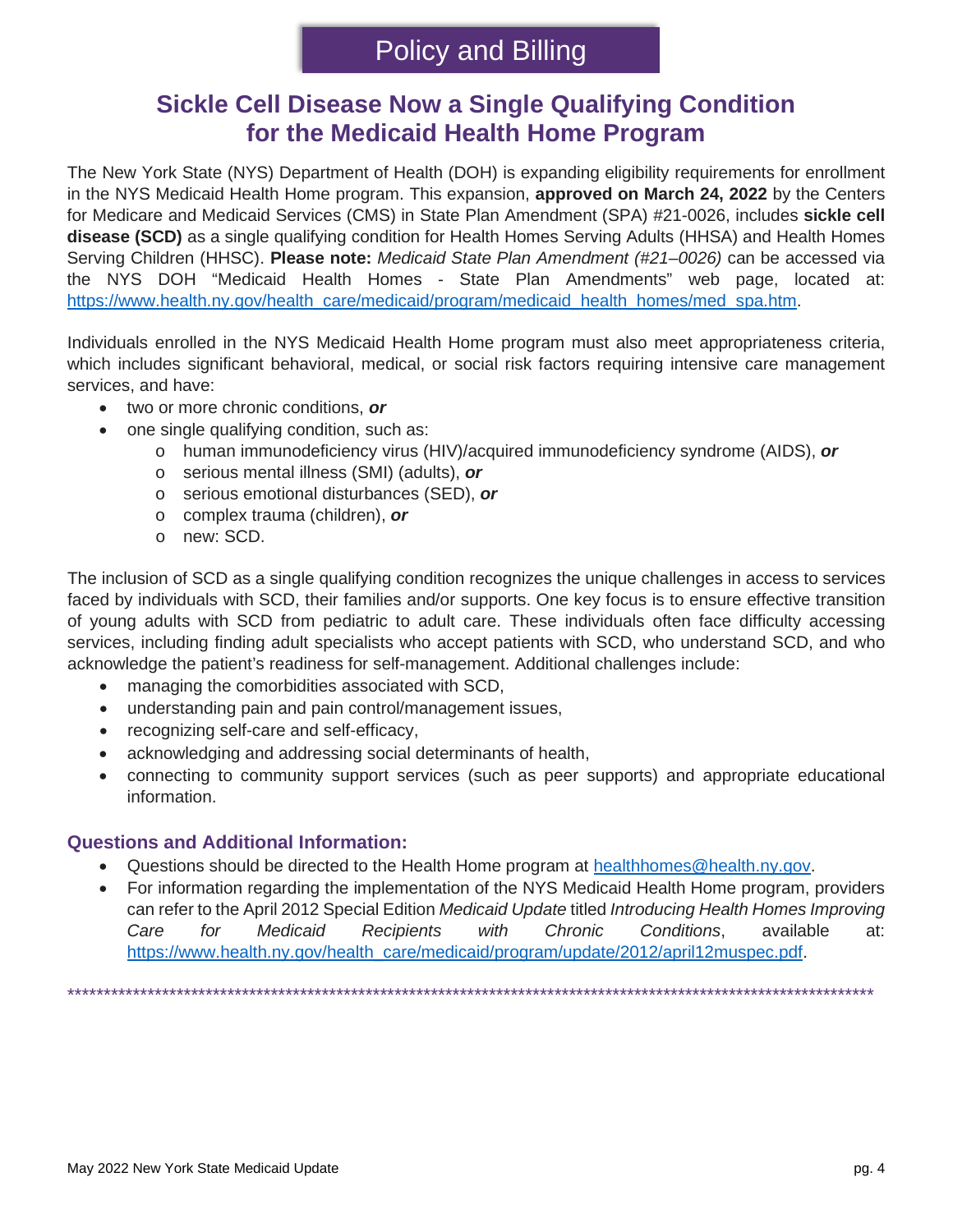## **Attention Pharmacy Providers: Full Participation in Medicare Required for Medicaid Enrollment**

This is a reminder that the New York State (NYS) Medicaid program requires all NYS Medicaid-enrolled pharmacy providers to be fully enrolled in Medicare. Pharmacy providers not fully participating with Medicare will be terminated from the NYS Medicaid program on thirty days' notice and will no longer receive reimbursement. Fully participating Medicare enrollment must include assignment of benefit [Centers for Medicare and Medicaid Services (CMS-460)], drug (CMS-855B), and common supply (CMS-855S) (e.g., diabetic supplies and enteral nutrition) billing.

All pharmacy providers must ensure their Medicare enrollment remains active. Pharmacy managers may check their Medicare status on the CMS "Medicare Provider Enrollment, Chain, and Ownership System (PECOS)" website, located at: https://pecos.cms.hhs.gov/pecos/login.do#headingLv1.

Pharmacy providers can refer to the CMS National Provider Enrollment Conference document, located at: https://www.cms.gov/Medicare/Provider-Enrollment-and-Certification/MedicareProviderSupEnroll/Down loads/2019 National Provider Enrollment Conference PECOS 101.pdf, for PECOS guidance.

## **Questions and Additional Information:**

- Questions regarding Medicaid enrollment should be directed to providerenrollment@health.ny.gov.  $\bullet$
- $\bullet$ Questions regarding Medicaid enrollment policy or this notice should be directed to ppno@health.ny.gov.